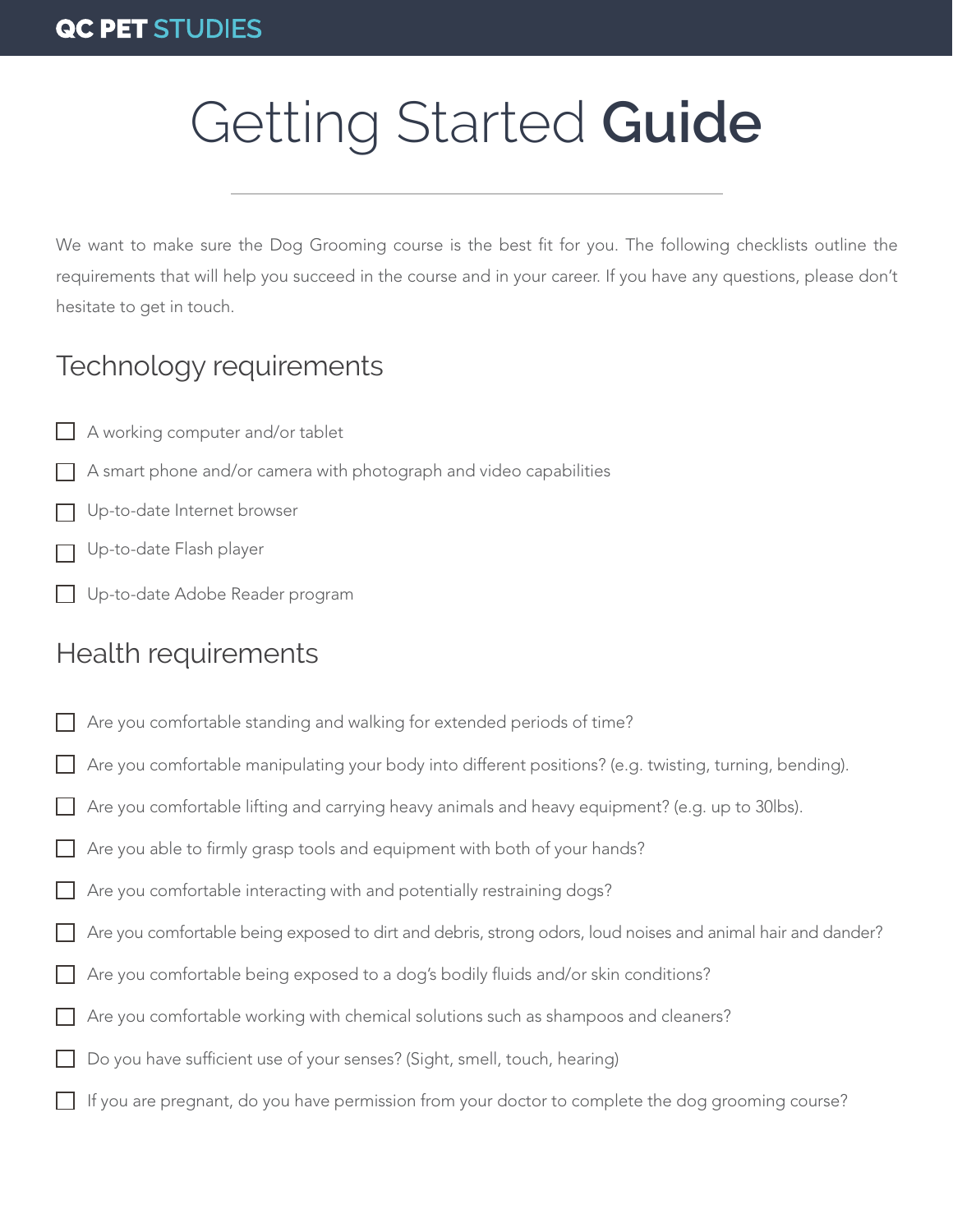# Equipment requirements

To succeed as a dog groomer, you'll need to continuously invest in your toolkit. As you begin working in the industry and building your client list, you'll quickly earn back the cost of your kit. Keep in mind that you don't need to acquire the items on this list all at once. The flexibility of online learning allows you to invest in the required tools at your own pace. And when you enroll, you'll receive a professional-quality Dog Grooming Starter Kit for FREE. This kit contains many of the items you need to get started. QC Pet Studies students also receive exclusive discounts from a number of pet retailers.

## Items included in your Dog Grooming Starter Kit

- A selection of professional grooming scissors (including straight scissors, curved scissors and thinners and/or blenders)
- **Clippers**
- A selection of snap-on combs
- Combs
- A selection of brushes (including a slicker brush, bristle brush and pin brush)
- Undercoat rake
- Dematting tools
- Nail clippers (small and large)

Note: You will need a few additional items that are affordable and easy to find. In fact, you most likely already have them in your home. Each assignment includes a list of required and optional materials so you have time to prepare.

## Items you will need to purchase

- Grooming table with a Grooming Arm (recommended) (approximately \$150 - \$200)
- $\Box$  Bathing setup (depending on your setup, you may need restraints and/or a shower head attachment) (approximately \$40)
- Dog shampoo (approximately \$10)
- $\Box$  Towels (approximately \$10)
- $\Box$  High-velocity and/or stand dryer (approximately \$200 each)
- $\Box$  Protective head gear to be used with a highvelocity dryer (approximately \$30)
- $\Box$  Leash to restrain the dog (approximately \$30)
- $\Box$  Styptic product (or alternative) (approximately \$5)
- Ear powder (approximately \$5)
- Ear cleaning solution (approximately \$10)
- Cotton pads (approximately \$5)
- Elastic grooming bands (approximately \$5)
- Dog bandana (approximately \$10)
- Nail file (approximately \$5)